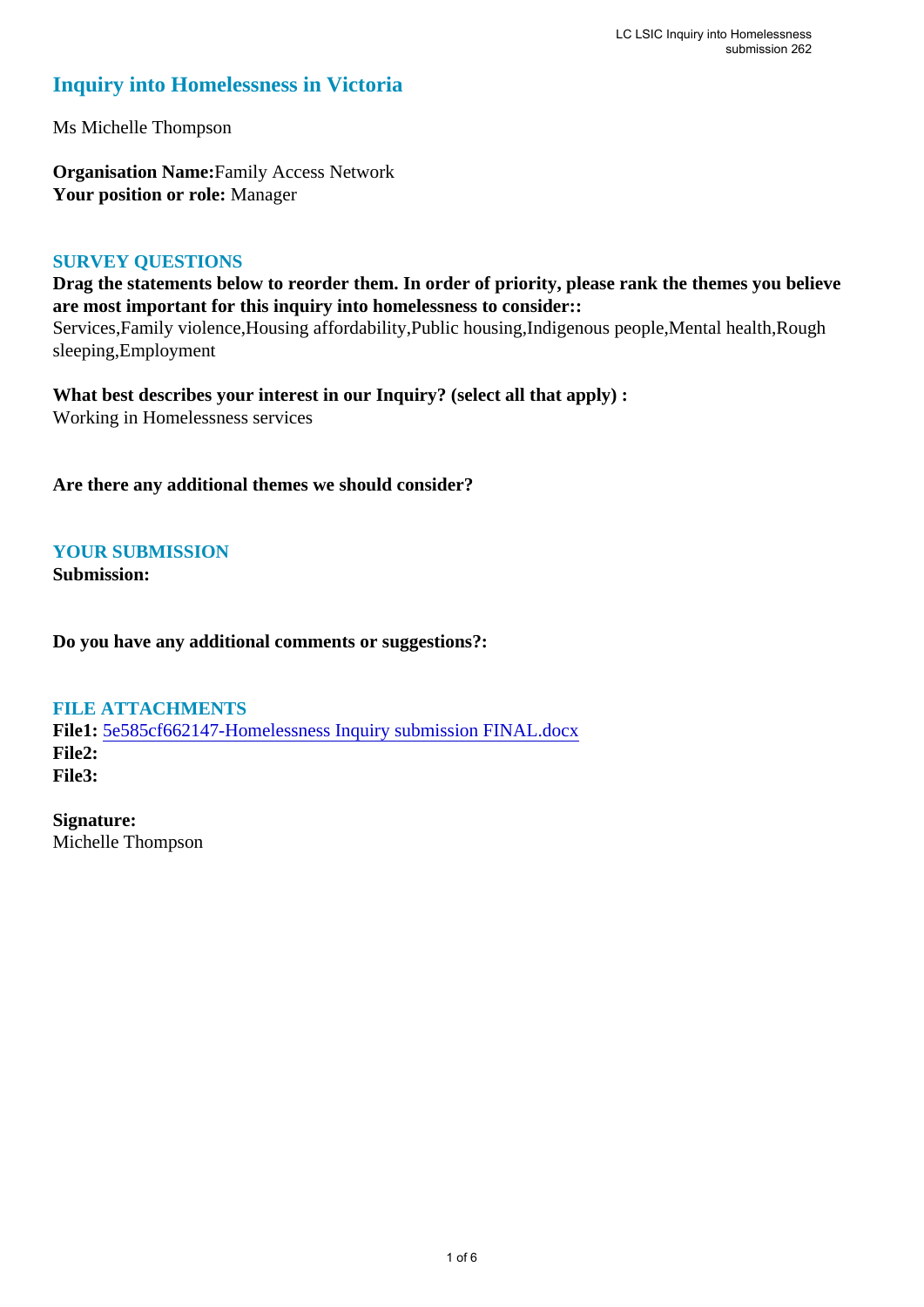### **DRAFT submission to Parliamentary Inquiry into Homelessness**

### **1. Changing scale and nature of homelessness**

More and more young people are presenting to Family Access Network (FAN) who are experiencing long periods of homelessness. Homelessness is no longer a single, short-lived event, but has become a recurrent state of living for thousands of people in the eastern suburbs of Melbourne alone.

Factors contributing to this recurrent state of homelessness include family violence, inadequate financial support, insufficient and/or unsafe crisis accommodation, insufficient transitional accommodation, insufficient social housing, unaffordable and inaccessible private rentals, discrimination, and a lack of wrap-around support services to address people's complex and intersectional needs, particularly in these long periods of stress and instability.

A recent snapshot undertaken at FAN showed that 100% of our clients reported family violence as a contributing reason to their becoming homeless. Other primary reasons were a lack of affordable housing and inadequate financial support, such as Newstart payments. LGBTIQ+ young people in particular have all presented at FAN as a result of family violence and discrimination, and the waitlist for LGBTIQ+ safe housing at FAN has more than doubled in the last 12 months.

Specialist Homelessness Services are extremely limited in what support they are able to offer due to a lack of accommodation and funding. For the LGBTIQ+ community this lack of services is compounded by a lack of *safe* services. LGBTIQ+ people seeking homelessness support continue to face discrimination, rejection and violence both from service workers, and from other service users in accommodation facilities. While more organisations are undertaking LGBTIQ+ inclusive practices, sometimes with the formal recognition of Rainbow Tick accreditation, the gap between community experiences and service provision is still far too wide. In 2017, 43% of transgender young people accessing crisis accommodation felt that their gender identity was not respected (*Trans Pathways: the mental health experiences and care pathways of trans young people,* Telethon Kids Institute, Australia). These experiences contribute to compound trauma, increasing the complexity of client needs and undermining service aims.

### **2. Social, economic and policy factors that impact on homelessness and government policies that impact on service delivery**

### *Lack of appropriate emergency accommodation*

There is a severe lack of emergency accommodation services, as existing services are stretched thin and the levels of suitable emergency accommodation drops. The number of emergency housing options available in the eastern metropolitan region has dropped severely as properties are bought-up for private property developments.

While waiting for transitional housing, young people and children are often put up in low quality (and at times unsafe) motels and caravan parks. Emergency accommodation is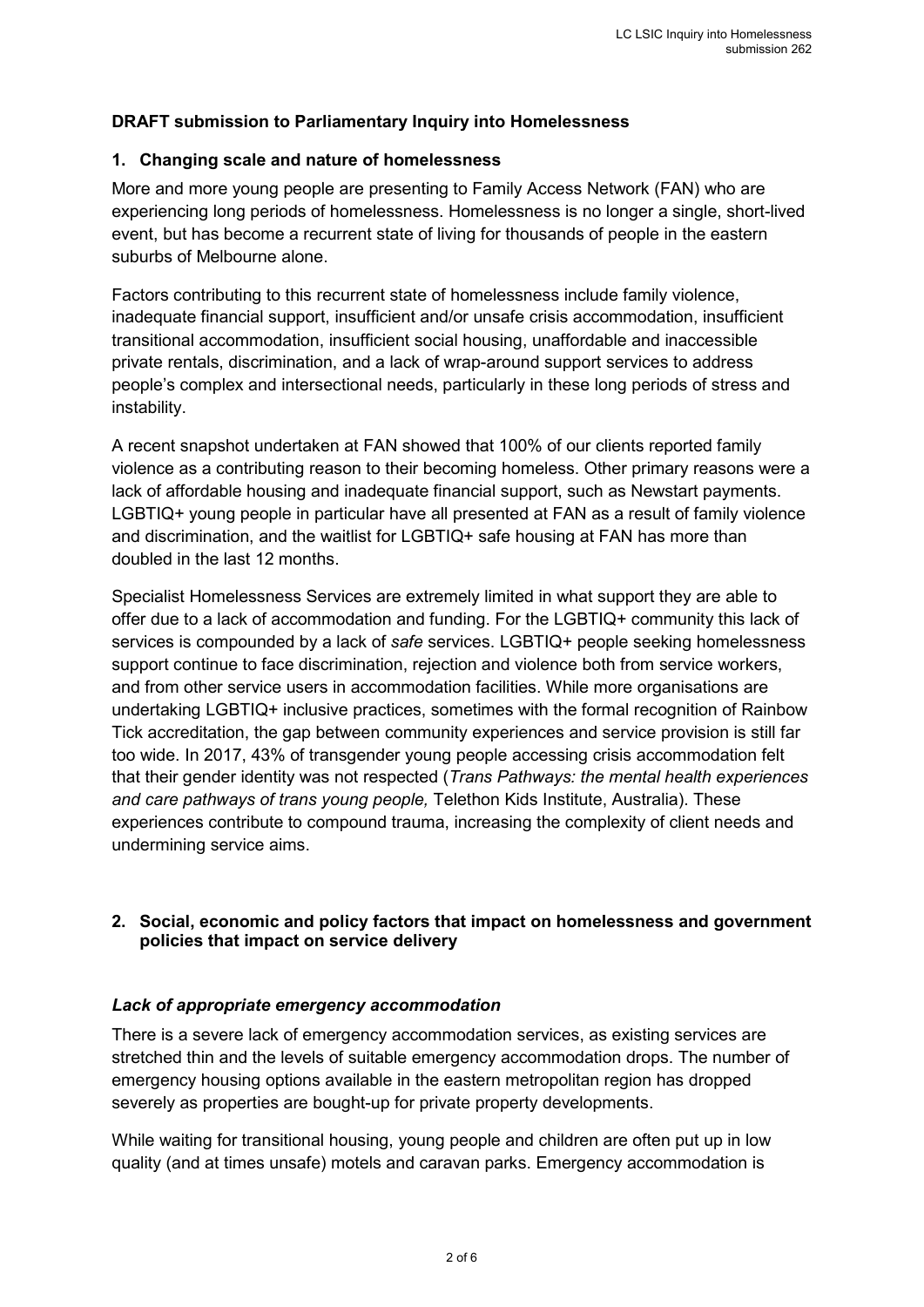particularly unsafe for vulnerable minority groups such as the LGBTIQ+ community, who frequently experience violence in public spaces, and whose cultural safety cannot be assured by such facilities as motels, rooming houses, and caravan parks. There is currently no LGBTIQ-specific emergency accommodation in Victoria, despite this community experiencing homelessness at much higher rates than their peers.

For all young people the exorbitant rental price of caravan parks and rooming houses makes saving near impossible, trapping these young people in long-term homelessness.

# *Lack of social housing*

There is a severe lack of social housing to prevent those who cannot afford to enter the private rental market from entering homelessness. Waitlists for social housing are astronomical. FAN clients listed as Homeless with Support housing (a priority category for vacancies in social housing) still encounter long wait times to access housing, with most waiting at least 2 years before being offered housing. With higher priority given to the victims of the recent bushfires, this will cause further delays for clients awaiting housing and further congest the THM system, leaving other vulnerable people sleeping rough and languishing in crisis.

Social housing is currently prioritised for children and families; with the current lack of social housing available it is unrealistic for a single person to expect to enter social housing at all. Single people make up over 50% of FAN's clients, and with an increasing unlikelihood of ever gaining access to social housing their only possible pathway to exit the homelessness system is to obtain private rental in an inadequate, expensive, and discriminatory private market.

# *Lack of affordable private rentals*

Homelessness has its root causes in Australia's housing market. The low supply of housing makes it difficult for people on low income to access long-term sustainable housing. Victoria has the lowest level of public housing stock in Australia. Between 1994-95 and 2017-18 the number of households experiencing rental stress doubled (*Vulnerable private renters: evidence and options*, Productivity Commission Research Paper, September 2019, Australian Government Productivity Commission).

Over 60% of clients who seek services from FAN do so due to inadequate or inappropriate housing. These clients experience high levels of discrimination in trying to access private rentals, having either no source of income or being recipients of Centrelink payments – they are seen as being less-desirable tenants, even in shared accommodation. For example, just this month FAN was working to support a young person experiencing homelessness to access private rental. The client had successfully applied for and been offered a place by a real estate agent, but this offer was then withdrawn when the agent learnt the young person was a client of a homelessness service.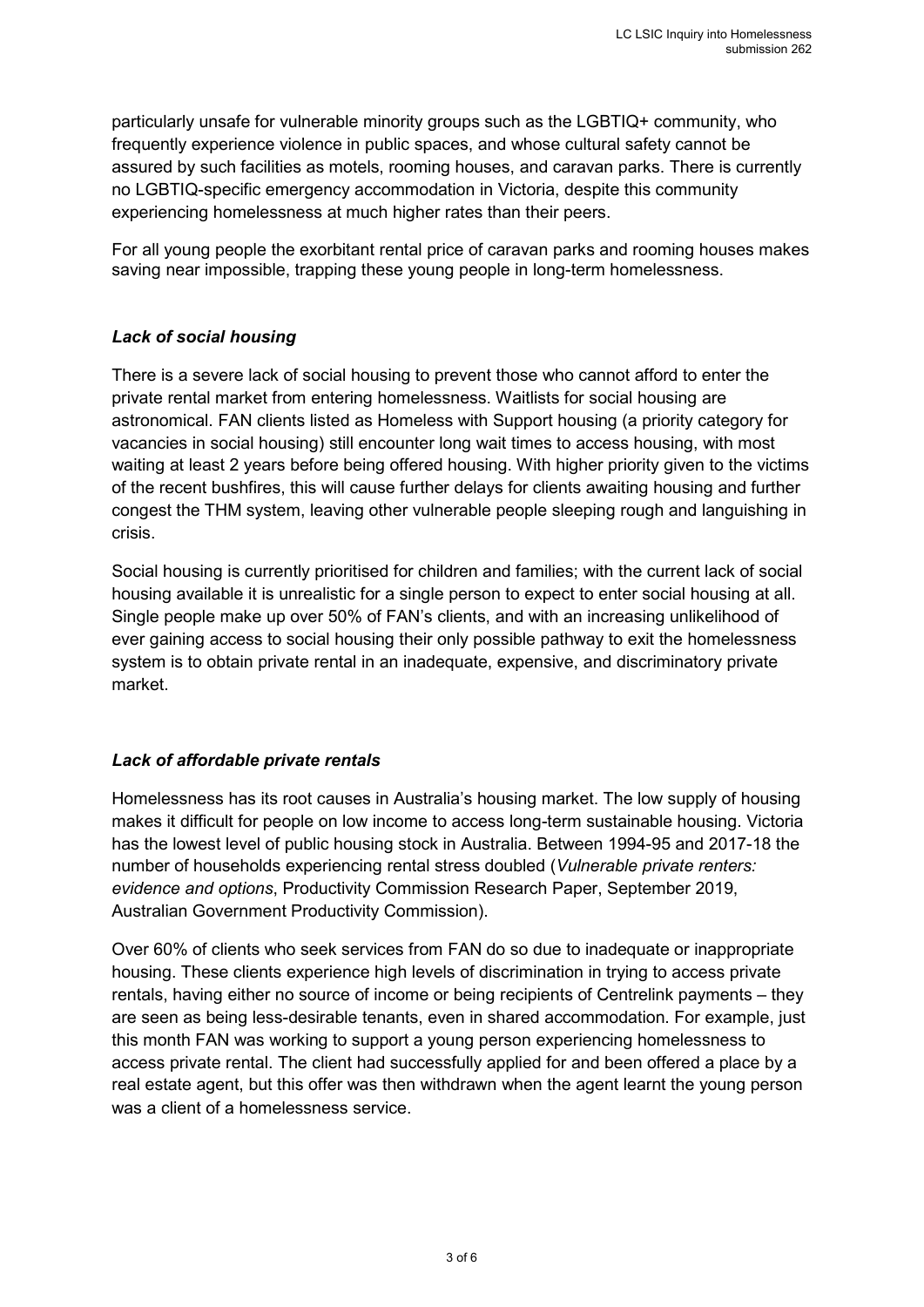### *Inadequate transitional housing system*

Transitional housing systems provide time and resources for people experiencing homelessness, supporting them to get into sustainable long-term accommodation. Transitional housing is particularly important for families on the social housing waitlist as it prevents children and their parents from entering homelessness. Unfortunately the system is often at full capacity due to the lack of houses available, with clients often denied appropriate support. Council to Homelessness Persons reports that 99 people (1 in 6 clients) are turned away from homelessness services every day due to a lack of housing and resources (AIHW, Specialist Homelessness Services Collection, 2016-2017). Certainly at FAN we often have to put clients on a waitlist, leaving them lingering in inappropriate, unsuitable, or even unsafe accommodation, and/or refer them on to other services in the hope that they might have the resources to help.

This overwhelmed system is further stressed by extended turnover times between tenancies – currently rooms are unavailable for lengthy periods waiting for routine maintenance between tenants. For example, FAN currently has a room that has remained empty for a year because the property has not yet been serviced and returned by the Transitional Housing Manager, and several other rooms that have been empty for three months for the same reason. That there are rooms sitting empty while the waitlist of clients grows shows that this is a system in failure.

The LGBTIQ+ community is particularly underserved by the transitional housing system. As a community who frequently experience rejection, bullying and violence from the public and peers, having LGBTIQ-exclusive accommodation is necessary and life-saving. FAN is the only service to offer LGBTIQ-exclusive transitional housing in Victoria, since 2006. FAN has just 6 beds exclusively for the use of young people from the LGBTIQ+ community, and a waitlist that's 19 people long. In 2019 VincentCare opened Ozanam House with some beds that are LGBTIQ-safe and inclusive, finally servicing a much needed gap in specialist services for LGBTIQ+ adults experiencing homelessness, but there are still many more beds needed, and much more work to address the root causes of homelessness (family violence, income poverty, lack of public housing and lack of affordable private rentals).

# *Inadequate income support*

Newstart and Youth Allowance payments are far too low for young people to be able to afford to rent in the private rental market, especially alongside the increased cost of living, with spiking food and utility prices and increased education fees (such as textbooks and technology). Whilst rental prices increase every year, Newstart and Youth Allowance payments have long ago plateaued. These insufficient payments entrench young people in poverty, making accessing education and employment difficult to impossible. This entrenched poverty is particularly felt by marginalised groups such as the LGBTIQ+ community, who further experience income poverty and discrimination in employment.

People experiencing homelessness and needing to access transitional housing support are also required to pay a portion of any Centrelink and income payments in rent. The fact that people experiencing homelessness have to pay for transitional housing is a sign of a broken and heartless system, and it further congests and entrenches the homelessness cycle as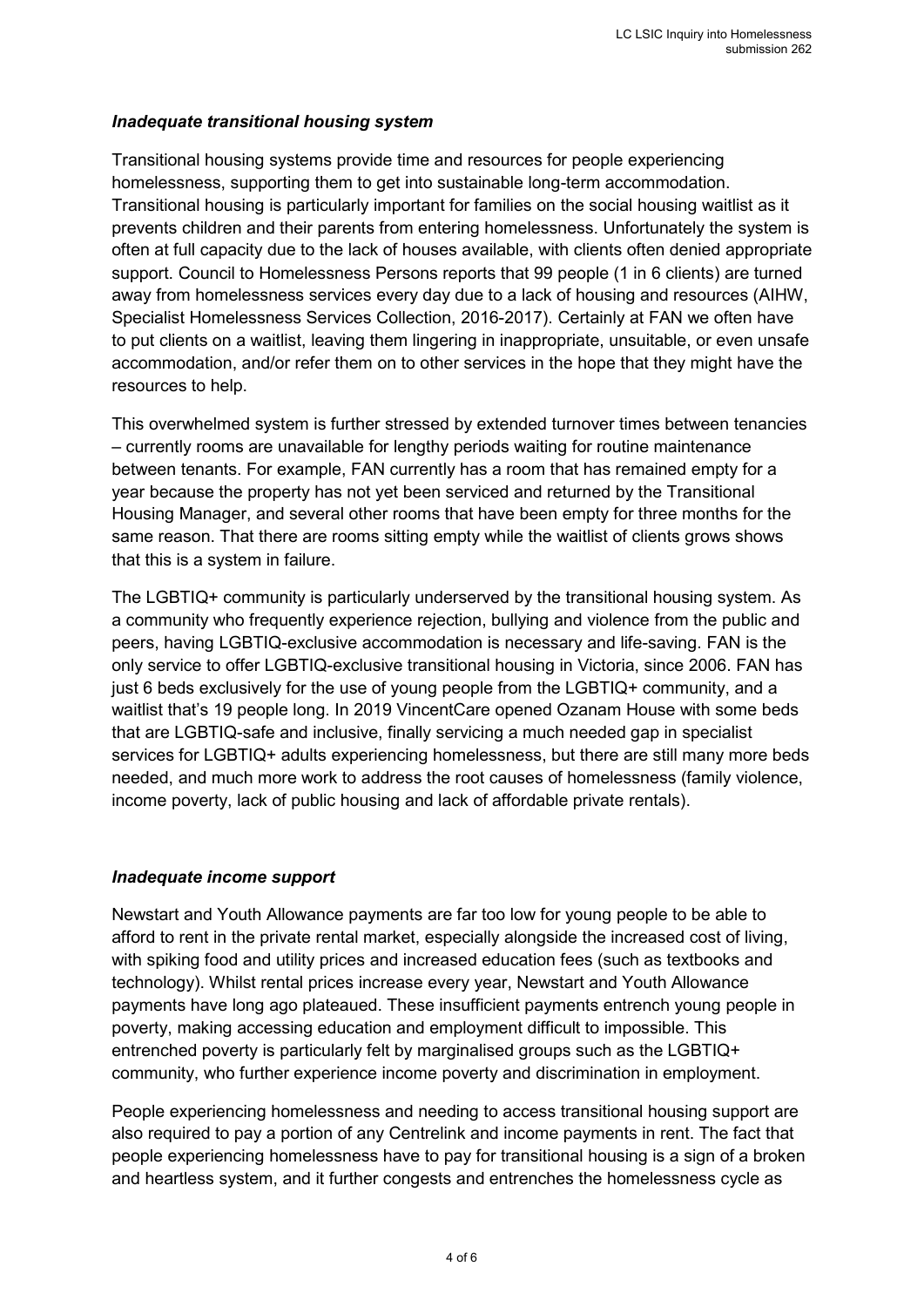young people struggle to save up sufficient money to be able to afford private rental and exit the system.

Young people on welfare are also under onerous conditions to sustain their payment. Young people are to report their fortnightly income, even if homeless and without access to public transport or phone and internet connections – failure to report may result in suspension or cancellation of payment. Inconsistent income reporting may result in young people mistakenly receiving incorrect debt notices. The design of the welfare system wards young people off Newstart and Youth Allowance, denying them any source of income and making it more difficult to transition out of homelessness.

### *Lack of opportunity to develop the necessary skills to transition out of homelessness*

Current educational and social institutions are not always successful in equipping young people with the appropriate life skills to successfully transition into adulthood. Often, throughout young people's pathway into homelessness, they are not provided with the opportunity to develop the life skills required to cope with the demands of their situation. Young people at risk or experiencing homelessness are often without support and are having to manage their health, employment, transport, accommodation and personal finances.

Young people who've had traumatic and distressing experiences, such as family violence, are still expected to manage co-living relationships without having been taught and modelled the appropriate personal and social skills. Life skills need to be developed to ensure that they are able to set and enforce healthy boundaries, treat others respectfully, and productively manage hostility and conflict. Underdeveloped social skills may impede on the person's ability to live collaboratively with other people, and lack of life skills greatly affects the likelihood of a person to sustain tenancy in either transitional housing or private rental. As such these young people are at high risk of eviction, and often placed back into precarious living situations.

The age and circumstances in which clients of FAN are experiencing homelessness often mean they have not had the opportunity to obtain their driver's license. For them, obtaining a driver's license is an important step to being more self-sufficient, and having personal access to transport would assist them greatly in managing the aforementioned demands of young adulthood. In particular, the young mum's at FAN find it difficult to rely on public transport to get their children to appointments. These clients already often face prejudgement from health professionals that they may not be able to look after their children. As single parents living in transitional housing (which is not always close to public transport and services), trying to get young children to appointments on time via public transport is difficult, expensive, and stressful. If clients are late or cancel appointments due to transport, it then affects the treatment they receive. Ultimately this transport barrier places clients and their children at risk of accessing the vital healthcare they need.